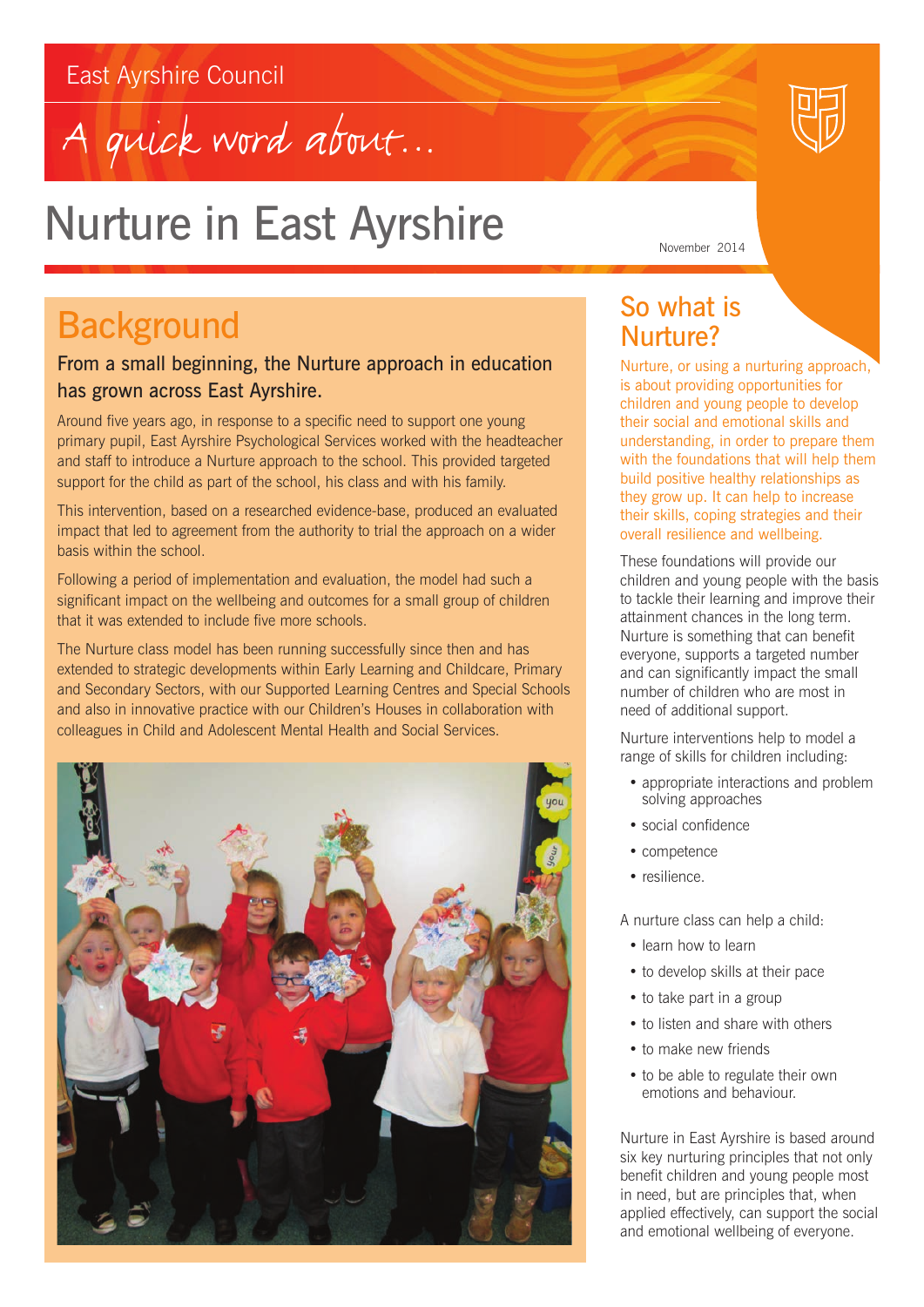#### Six key Nurturing principles:

- 1 Children's learning is understood developmentally
- 2 The learning environment offers a safe base
- 3 The importance of Nurture for the development of self-esteem
- 4 Language is a vital means of communication
- 5 All behaviour is communication
- 6 The importance of transition in children's lives is understood *The Nurture Group Network*

*www.nurturegroups.org*



## Nurture classes in East Ayrshire

In East Ayrshire these are generally classes of between 6 and 12 children in a primary school supported by two key staff in the class and by their main class teacher and a whole establishment approach.

Children attend these groups normally for four mornings a week and also remain an active part of their main class group, typically returning full-time to their own class within four terms. In East Ayrshire, Nurture classes are staffed by two key adults, normally a teacher and classroom assistant, who implement specific individual plans with the children, in collaboration with their class teachers and families.

Parents are also a key element of our Nurture classes and nurturing approaches across the authority and are involved in a range of ways with significant involvement from our Early Learning and Childcare Practitioners (Community).



#### Evaluation of impact and outcomes

Our data shows children:

- improved on all areas of social and emotional development
- had significantly fewer challenging and problematic behaviours that interfered with their learning
- had significant improvements in language development and acquisition
- continued to make academic gains in literacy on a par with peers

The impact of the work undertaken to introduce Nurture to East Ayrshire was recognised in a COSLA Excellence Award, achieved in 2011.

Parents said:

- *• "It's like a light has gone on and he's flying through his work."*
- *• "There was a huge impact socially, with their interactions with others."*  Staff said:
- *• "Children now strive for responsibilities, having become used to more responsibility in a smaller nurture group."*
- *• "Staff have now noticed more sharing, emerging friendships and more tolerance with other children that they would previously not engage with."*